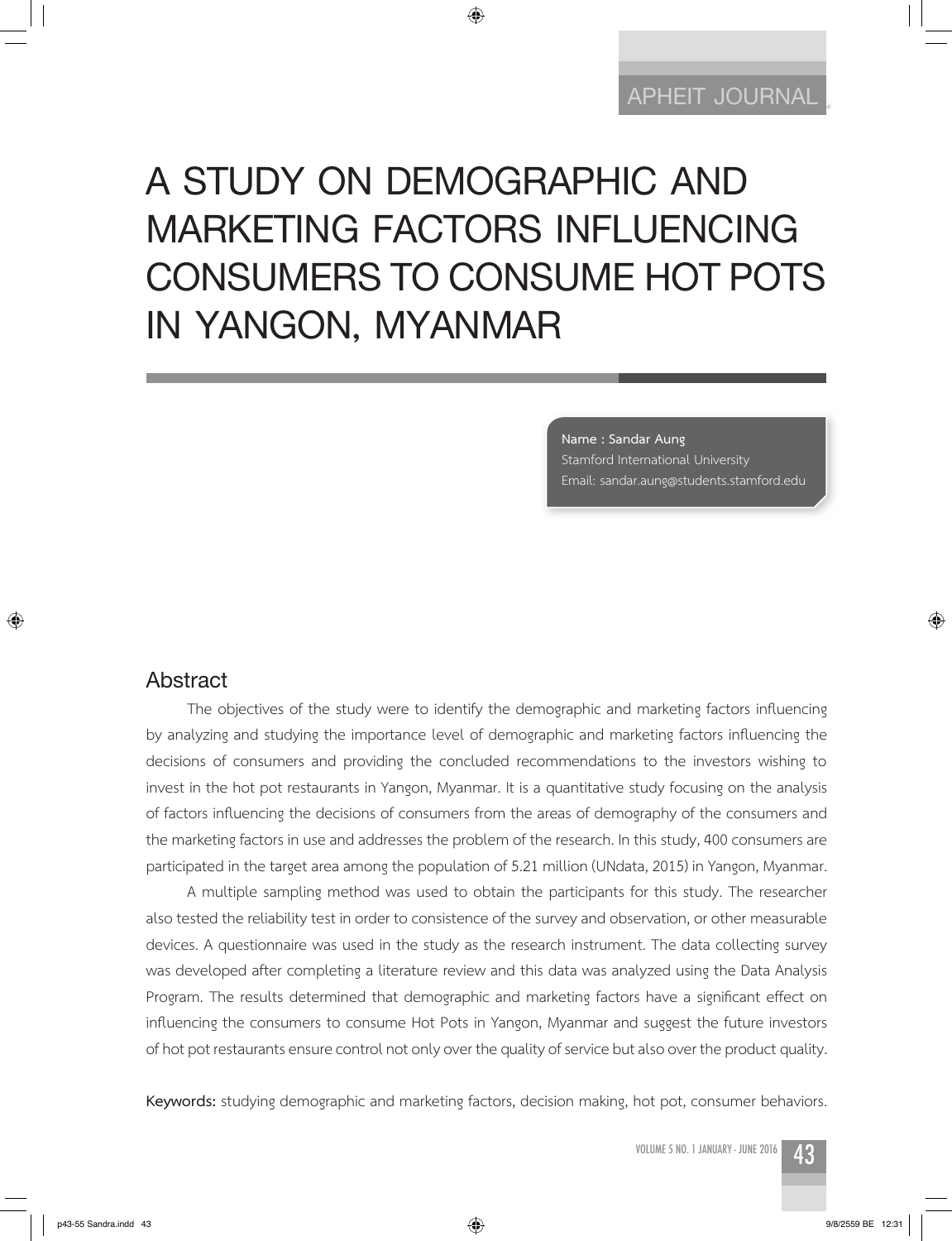## **Introduction**

**Title** 

Hot pots are dishes in South East Asia. They utilize a variety of broths and consist of a simmering pot of stock at the center of the dining table. As the hot pot is kept simmering, ingredients are put into the pot and cooked on the table. Normally hot pot dishes include sliced meat, leaf vegetables, mushrooms, wontons, artificial meat, dumplings, egg, and seafood. The vegetables, fish, and meat must be fresh. There is a special dipping sauce provided for the hot pot meals, which is either spicy or sweet. Mostly hot pots are eaten in the winter season, especially for dinner.

Hot pots have been available in China for at least the last 1,000 years. The hot pot originates in Mongolia and Jurchen; at that time the main ingredient was meat commonly beef, mutton, and horse. They spread into southern China at the time of the Tang Dynasty and then continued their popularity into the Mongolia Yuan Dynasty. In time, the recipe developed regional varieties with different ingredients, such as seafood. By the Qing Dynasty (AD 1644 to 1912), hot pots became popular throughout most of China. Nowadays, in many modern homes and especially in the big cities, the traditional coal stove steamboat or hot pot has been replaced by electric, propane, butane gas, or induction cooker versions. The styles of hot pots have changed so much from region to region that now many different ingredients are used (Hot Pot Wikipedia, 2015).

There are many types of broths: normal, sweet and spiced broth. In the broth, many varieties of meat or vegetables can be added, including chicken, pork, beef, prawns, and other kinds of seafood. Pork, chicken, and beef are frozen and sliced thinly for the consumer when ordering. These thinly sliced meats are a bit more expensive than the normal cut, which is called special sliced meat. The pot is often sunk into the table and fueled by propane gas or electricity. Recently, most restaurants started using electronic cookers instead of gas because gas and propane are very dangerous and can easily explode and in addition cost more than cookers. Inside the hot cooking broth, meat or vegetables are loaded with chopsticks and cooking time can be only one to ten minutes depending on the type of food. Meat should be cooked for at least 15 minutes depending on its thickness. Other ingredients include leafy vegetables, mushrooms, seafood, and noodles, which do not take as much time to cook.

To achieve objectives, the author analyzed several bodies of literature to inform the study as well as to gain knowledge in the topic. However, there has been little to no research gathered - other than the research from Tsai, K., Valery, G., Lesene, G., Gomez, V., Chen, A., & Liu, S. (2014) - regarding the business plan associated with opening a hot pot restaurant. Thus, the author has focused on research concerning demographic and marketing factors that influence consumers.

One of the most recent research studies done in this area is the article "Business Plan of Opening a Hot Pot Restaurant in Mandalay, which is named as Blues' Hotpot." It shows a business plan for opening a hot pot restaurant in the Mandalay region, which is the second largest city in Myanmar before Naypyitaw appeared. The authors give ideas for starting a hot pot business, including business ideas, a background of restaurants in Mandalay, the service types, a business model, management, marketing research, analyses of competition, location, and the financial benefits of investing.

ASSOCIATION OF PRIVATE HIGHER EDUCATIONS INSTITUTIONS OF THAILAND<br>UNDER THE PATRONAGE OF HER ROYAL HIGHNESS PRINCESS MAHA CHAKRI SIRINDHORN

p43-55 Sandra.indd 44  $\langle\clubsuit\rangle$ 

⊕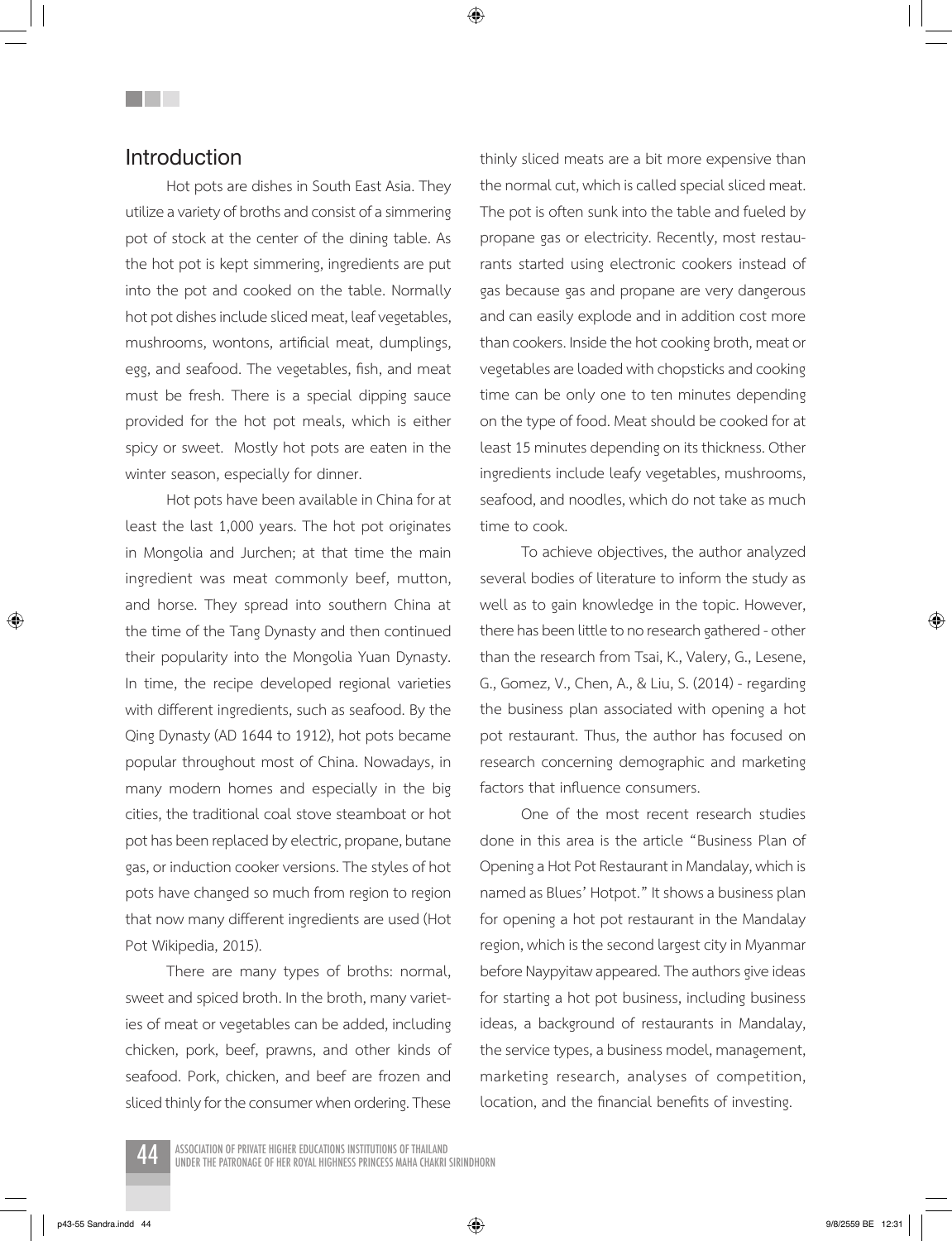#### **Purposes**

1) To identify the demographic and marketing factors influencing the decisions of consumers to consume hot pots in Yangon, Myanmar.

◈

2) To analyze and study the importance level of demographic and marketing factors influencing the decisions of consumers to consume hot pots in Yangon, Myanmar.

3) To provide concluded recommendations to the investors wishing to invest in the hot pot restaurants in Yangon, Myanmar.

## **Hypotheses**

H01: Demographic factors have an influence upon the decision of consumers to consume hot pots in Yangon, Myanmar.

H02: Marketing factors have an influence upon the decision of the consumer to consume hot pots in Yangon, Myanmar.

## **Benefits of the Research**

The results of this research gives to identify the demographic and marketing factors influencing the decisions of consumers to consume hot pots. At the same time, try to analyze and study the important level of demographic and marketing factors influencing the decisions and conclude the recommendations to the investors wishing to invest in the hot pot restaurants in Yangon, Myanmar. On the other hand, the hypothesis finds out to use the data of demographic and 7Ps to be tested in the research of how many consumers' decision to consume hot pot in Yangon, Myanmar. As the study of the research done in Yangon, Myanmar on who and how as well as how many consumers are influenced by any factors to decide to consume hot pots by focusing on the analysis of factors influencing the decisions of consumers from the areas of demography of the consumers and the marketing factors in use.

Another benefit to this research is that it can be used as a basic guideline for developing other kinds of Food & Beverages instead of opening hot pot. As Myanmar has natural resources and plantation, the prices on food and vegetables will be cheaper in order to give fewer prices compared to the other countries. This research can not only give the information for the future investors who are willing to open a new hot pot restaurant in Yangon but also provide the information of coming up researches which can also be concentrated on other methods base on the research.

#### **Research Process**

The research process consists of seven sections: marketing factors, decision-making, consumer behavior, demography, variables influencing one another, the restaurant industry in Yangon, Myanmar, and the hot pot business in Yangon, Myanmar. Each of these is included to better understanding the decisions of consumers to purchase hot pots.

Formally or informally, people and organizations assign a large number of activities to the term marketing. Good marketing has become increasingly crucial for business success. But what aggregates good marketing is steadily elaborating and advancing. Regardless of changes to marketing approaches, certain factors remain the same. The four major areas of marketing influence each process, which blend to obtain results in term of the variables desired by the organization. According to research, the four elements of the marketing mix are referred as the 4 P's of marketing; these

⊕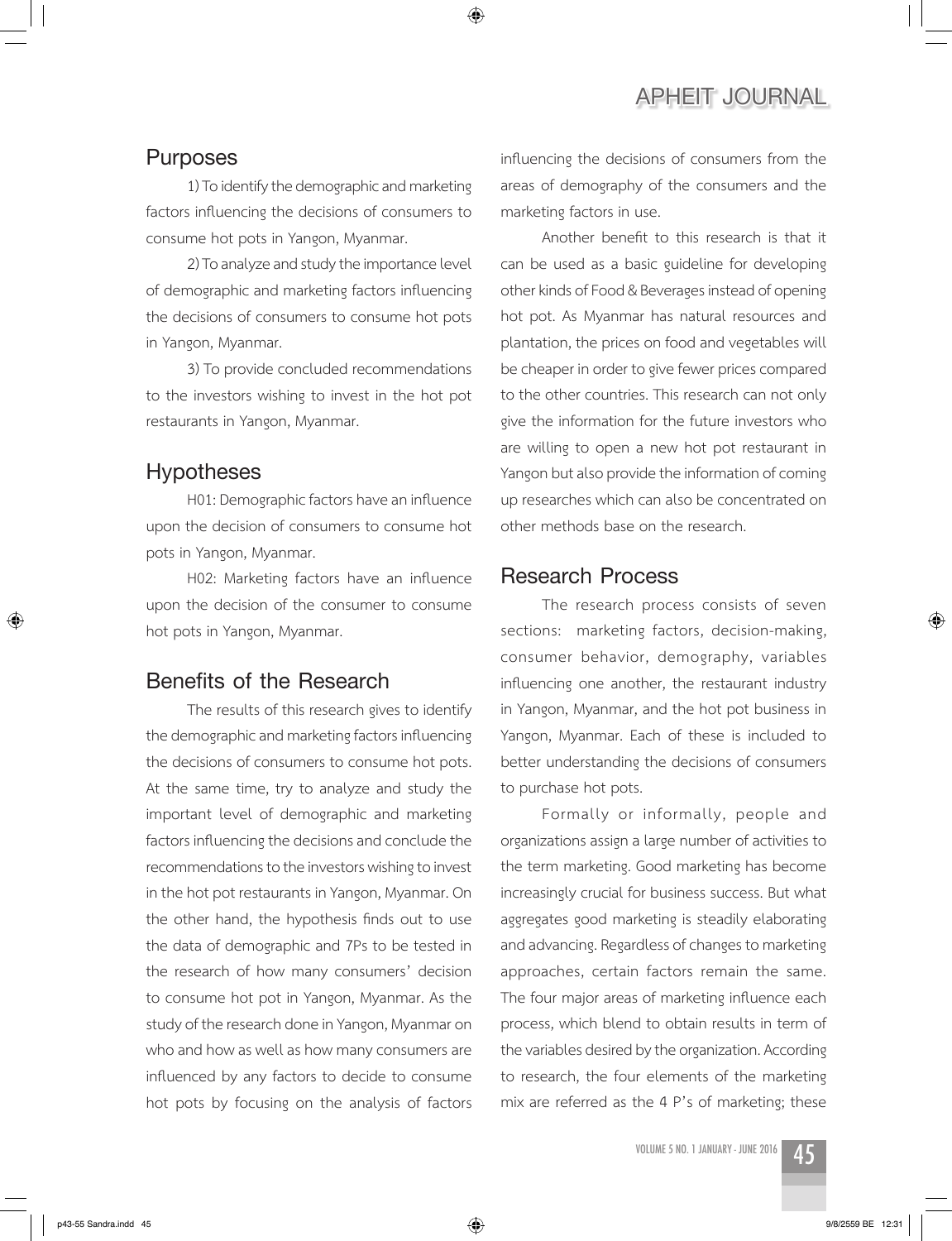are product, price, place, and promotion. They are also the major elements in the marketing mix.

<u>Filmer</u>

As the world has become more complex and information more overflowing, decisions have become more crucial. As the ranges of choices have evolved, adjustments have to be made over and over. So far, most of us still make agreements with no more knowledge about decision processes than our ancestors had more than a hundred years ago. Some of the companies are still following the old procedures of making the decision by the top management without complaining. Still, in recent years this is changing as people try to engage in discussions through meetings and making final decisions through group agreement.

In marketing literature, there are a lot of definitions in terms of "consumer behavior" and these are some of the common definitions of this term. The researchers have been interested in consumer's decision making for a long time. The earliest economists, starting over three hundred years ago, started to examine the basis of consumer's decision making (Richarme, 2007). Consumers are viewed as rational decision makers who are only concerned with self-interest (Schiffman and Kanuk, 2007 and Zinkhan, 1992). Researchers endeavorop to understand what people like, what they want, when they have needs, and why they want to consume.

Demographics are one of the strongly independent variables in the literature review. These include age, gender, income level, size of the family and marital status. Relevant demographics also include the study of human populations. The analysis of the demographic can cover whole societies or group individuals by education, nationality, religion, or ethnicity. The researcher thinks that these variables are the most important facts in hot pot consumption. Demography and development are considered the causes and consequences of the demographic transition for developing.

There are many variables or factors that influence one another. The researcher has endeavored to determine the relationship between independent variables and the consumer's decisions to consume hot pots in Yangon, Myanmar. There are many variables that involve making meaningful predictions. By understanding the variables influencing one another, the researcher assesses how people are influenced depending on these variables. There are three categories of variables: dependent, independent and controlled.

Dependent variables refer to that which will be measured that will be affected during the research. For example: the researcher wants to know about the consumer's decision to consume and the possible dependent variables may be the things that consumers are going to decide, when they will decide, and why. Independent variable refers to those that vary during the research. One of the important variables of consumers' decision making is age because gathering data on this point can help to form a better understand how to maintain consumers' satisfaction and high quality across the lifespan. It is important to assess ways to better serve existing consumers and to consider outreach based on research on aging. As the world's population is aging, these people are the ones who need to be cultivated as loyal customers as they will have more money to spend than other demographic groups.

Observing the control is supposed to be the



ASSOCIATION OF PRIVATE HIGHER EDUCATIONS INSTITUTIONS OF THAILAND<br>UNDER THE PATRONAGE OF HER ROYAL HIGHNESS PRINCESS MAHA CHAKRI SIRINDHORN

p43-55 Sandra.indd 46  $\langle\clubsuit\rangle$ 

⊕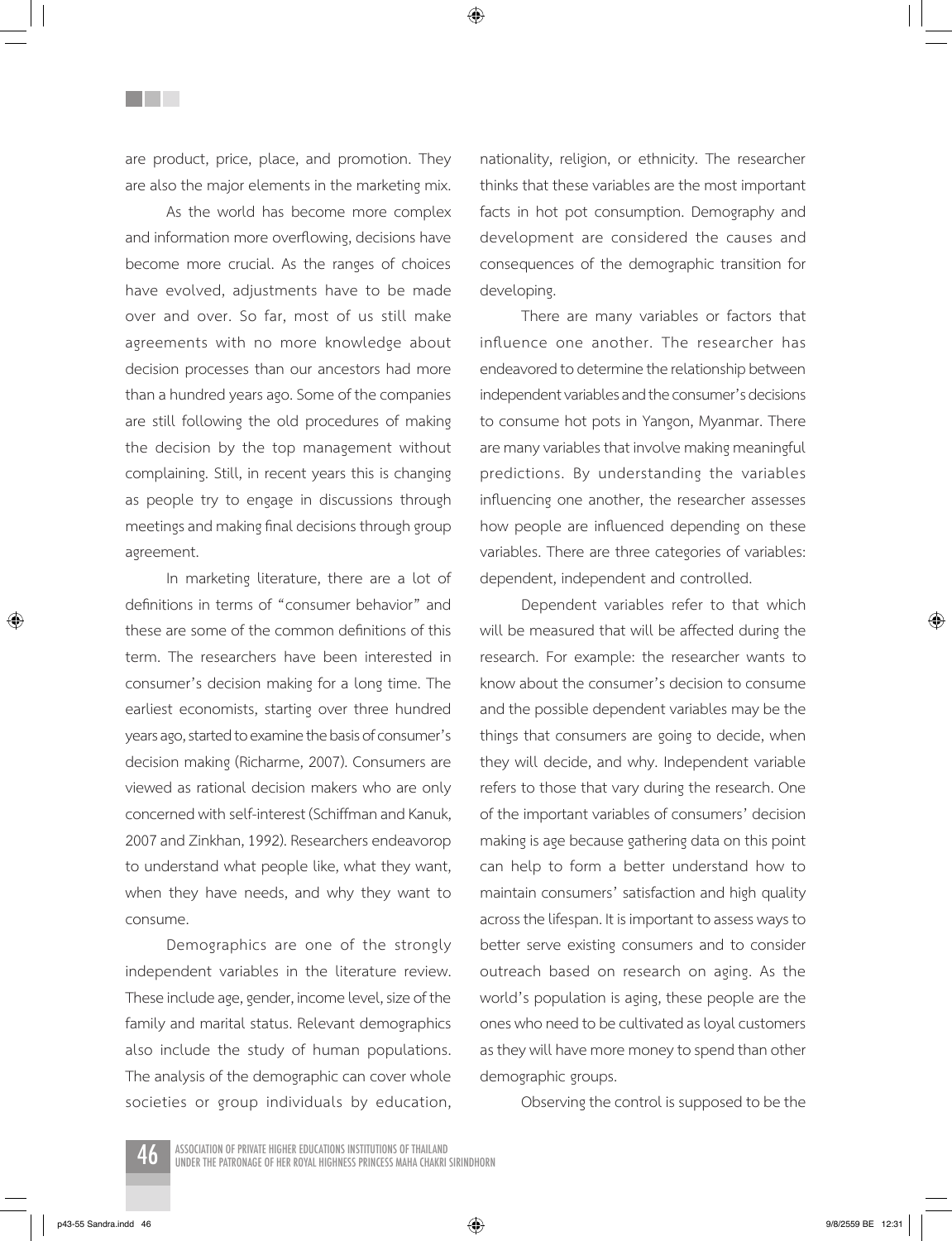essential part of mediating consumer's behavior. Consumer emotion plays a role as individuals respond to physical environments and service personnel. Two elements that are important to controlling the experiment result are consumer density; that is, the number of consumers that are present in a service setting; and consumer choice, which refers to the consumer's own decision to enter into or stay in a given service situation.These facts have the relationship of dependent variables in that in each case there might be positive, negative or neutral outcomes. However, with respect to these outcomes and their effect on consumer decisions, they are indicators that the business is processing well.

At the same time, this study used quantitative marketing research techniques to explore the accuracy of the factors that influence on consumers consuming hot pots in Yangon, Myanmar. Quantitative research is the case of asking people in a specific area of how many people like to consume hot pot and asking their opinions in a structured way to produce hard facts and statistics to guide the researcher to valid conclusions. In order to get the reliable statistics results, it is important to survey people in fairly large numbers and to make sure they are a representativeness of the target market. The quantitative approach can be used to validate the hypotheses of the research study. Finally, the quantitative research model uses the questionnaires as a tool and the market research is necessary for developing strategies in decision making and for success business.

#### **Conceptual Framework**

The researcher designed the research based on the following conceptual framework.



*Figure 1.2 Conceptual framework*

◈

# **Population and Sample**

The researcher discusses about the methodology used in this research. This chapter consists of a research sample and population, research methodology, data collection, data analysis, and data collection procedure.

The total population in Yangon is 5.21 million (UNdata, 2015). The total numbers of females are approximately 2.7 Million and males are around 2.5 Million (UNdata, 2015). The research sample has a specific meaning within quantitative market research, originating within probability theory and referring to the population that is researched or sampled, drawn from a target population. There are steps of sampling: identification of the population of interest, specification of a sampling frame and a sampling method, and determination of the sample size. In this study, the researcher chose convenience sampling based on Yamane's formula (1967), which provides a formula to calculate sample sizes with a 95% confidence level and e=0.05.



⊕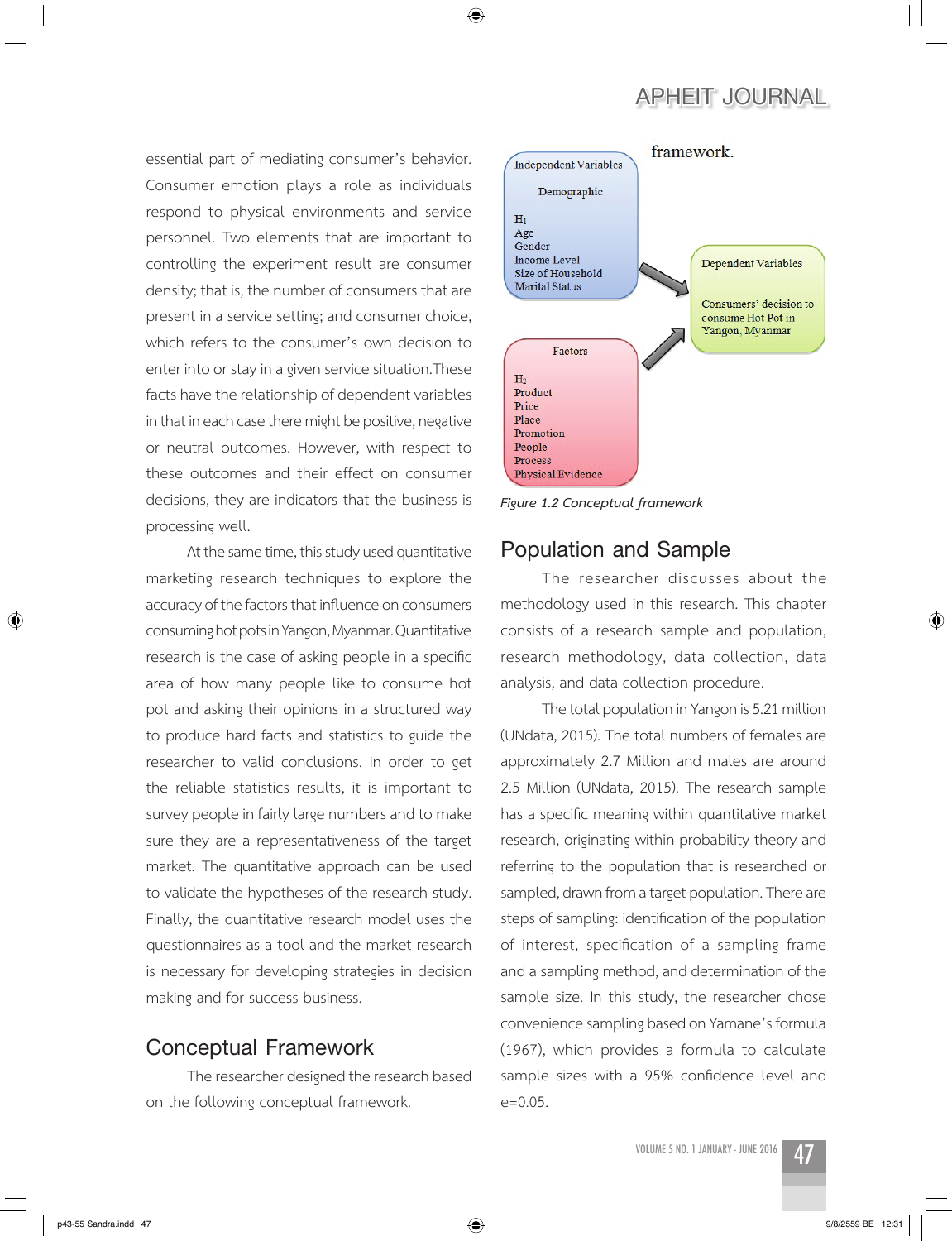When the researcher knows the size of the population of 51597 (Book, 2015), who is consuming hot pots in Yangon, the sample size is determined based on the formula: and according to the result being 396.9, the researcher decided to distribute 400 sets of questionnaires in order to prevent any errors. Thus, the sample size is 400 in the target population.

#### **Instruments**

**Title** 

Research methodology is the process that is used to collect information and data for the purpose of making business decisions. The methodology includes published research, interviews, surveys, and other research techniques, both contemporary and historical information. The methodology can be distinguished into six types: qualitative, quantitative, correlation/regression analysis, quasi-experimental, experimental, and metaanalysis. The qualitative method involves describing a specific situation in detail using research tools like interviews, surveys, and observations. The quantitative method requires quantifiable data involving numerical and statistical explanations. In this case, the title of this research justifies the method chosen, for "A Study on Demographic and Marketing Factors Influencing Consumers to Consume Hot Pots in Yangon, Myanmar" emphasizes that this research only concentrates on the influences affecting consumers to purchase hot pots. All of the questionnaires are based on the quantity of consumers. For this reason, the researcher adopted this method as the one best suitable method for this study.

The correlation/regression analysis involves determining the strength of the relationship between two or more variables. Quasi-experimental involves comparison of two groups, one that is influenced by an external source and another that is not influenced by an external force. The experimental method uses random assignment to place participants into two groups: an experimental group, which receives intervention, and another control group without any intervention. It is uses a positive control for comparing it with the results.

The researcher uses quantitative method in the research because the intent is to analyze the factors influencing consumers to consume hot pots in Yangon, Myanmar, which requires adding up the consumers consuming hot pots. At the same time, this approach also explains how many data is involved in numerical analysis and provides explanations of the statistics.

As the research is based in Yangon, the questionnaires were distributed to consumers in Yangon who consume hot pots. Questionnaires are the most widely used data collection methods in educational and evaluation research. The process for developing and testing questionnaires posits five sequential steps involved in developing and testing a questionnaire: research background, questionnaire conceptualization, format and data analysis, and establishing validity and reliability. It might have a systematic development while doing the questionnaire in order to reduce the errors. Researchers use these five steps to develop questionnaires and to test the quality of data and the research utilization.

The validity and reliability tests are also very important parts of measuring the device by using it as part of the data collection process. For the validity test, by calculating the internal consistency (IC) and for reliability test, Cronbach's Alpha is used to test the relationship between



ASSOCIATION OF PRIVATE HIGHER EDUCATIONS INSTITUTIONS OF THAILAND<br>UNDER THE PATRONAGE OF HER ROYAL HIGHNESS PRINCESS MAHA CHAKRI SIRINDHORN

⊕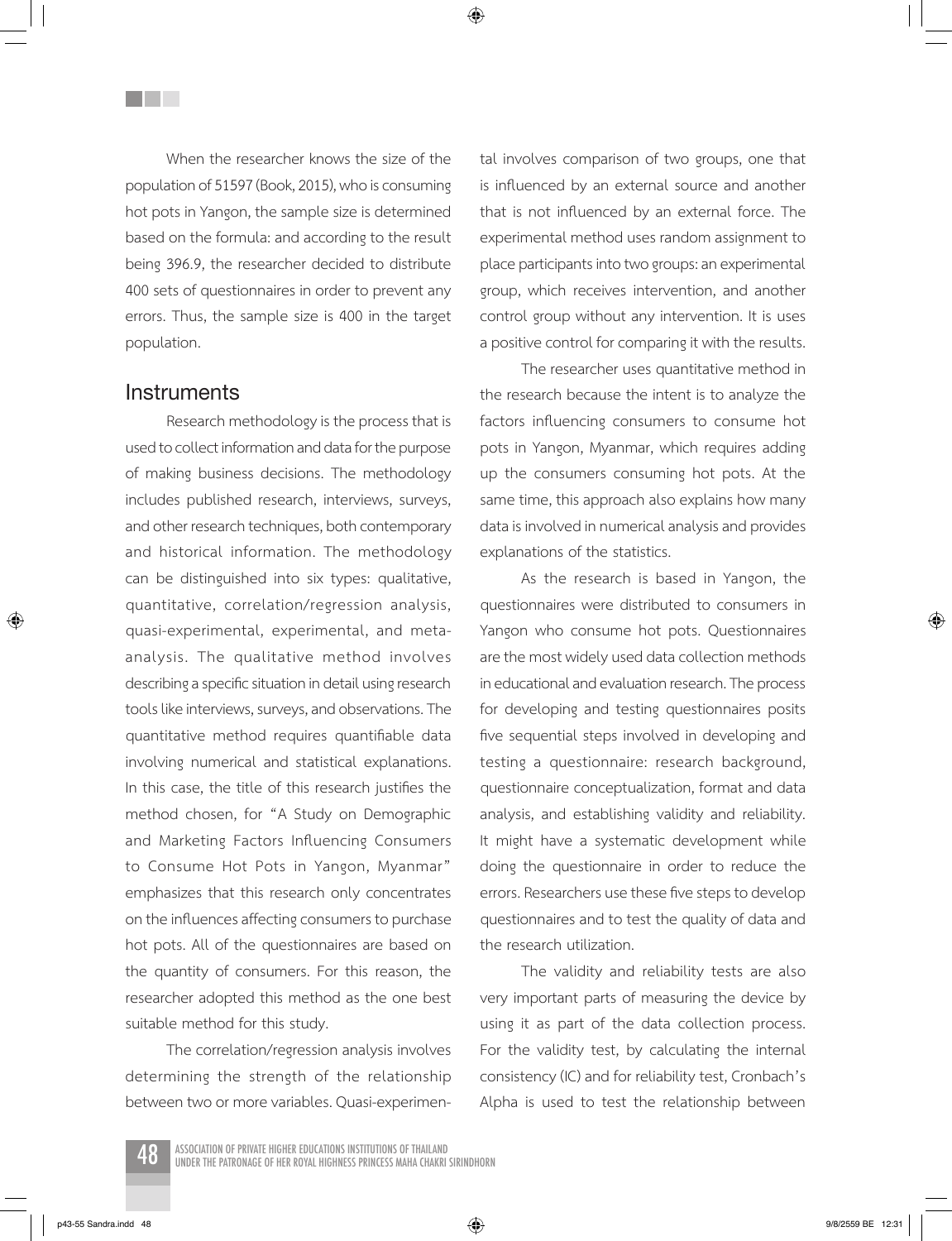each independent and the dependent variables. For the rating scale, the researcher used the Likert scale, which is generally utilized in research that employs questionnaires.

The data collection in "A study on demographic and marketing factors influencing consumers to consume hot pots in Yangon, Myanmar" some of the surveys were conducted through email and others were collected by phone or by interviewing individuals in the target populations in person. In each case, the researcher asked the standardized questions, adding follow up questions or exploring the topic as opportunities arose in conversation for better understanding the participants. Since Yangon is a very suitable area for study, the surveys were conducted both in person and online.

As the researcher produced 400 sets of questionnaires, the questions were asked about the independent variables and the factors that influenced the dependent variables. The questionnaires were combined and distributed to consumers in Yangon of who purchase hot pots. First, the researcher printed out 30 sample questionnaires, sent an email to the hot pot owner or representative, and sent an expert to ensure that the questionnaires are related to the topic. Then the researcher distributed the questionnaires by using a Stratified sampling method to the target population consuming hot pots.

Validity test refers to a measuring device that truly measures or tests and that which therefore validates measurement. The researcher tries to check every detail to determine the validation of the questionnaires.

For the validity test, by calculating the internal consistency (IC), the following formula was used:

$$
IC = \frac{\Sigma R}{N}
$$

IC = Internal Consistency

◈

 $\Sigma$  R = Number of Items Evaluated by Judge N = Total of Judges

The researcher spread the evaluation form of the Index of Item – Objective Congruence (IOC) - through three experts to check whether it evaluated the congruence between the test items and objectives. Some criteria follow: +1 means that the question is congruent with the objectives while -1 indicates a lack of congruence with the objectives. However, if the result is 0, this means that there is uncertain to be congruence with objectives. If the question obtains an IOC between 0.5-1.0, this is still acceptable. The comments from the experts were improved during the research to complete the following objectives of the topic. By questioning the three experts, all of the results became good outcomes, which are between  $0.7 - 1.0$ . This means that the questionnaires were completely accepted by the experts. The researcher shows the outcome of the Reliability Test as below:

# **Data Analysis**

After collecting the questionnaires, the examination of data collected was coded with statistical software. All the data from the questionnaires were placed into the Statistical Software called SPSS, which stands for Data Analysis Program, and then confirmed. The reliability of the research was determined through the Data Analysis Program and analyzed the data from the research through the descriptive statistics.

⊕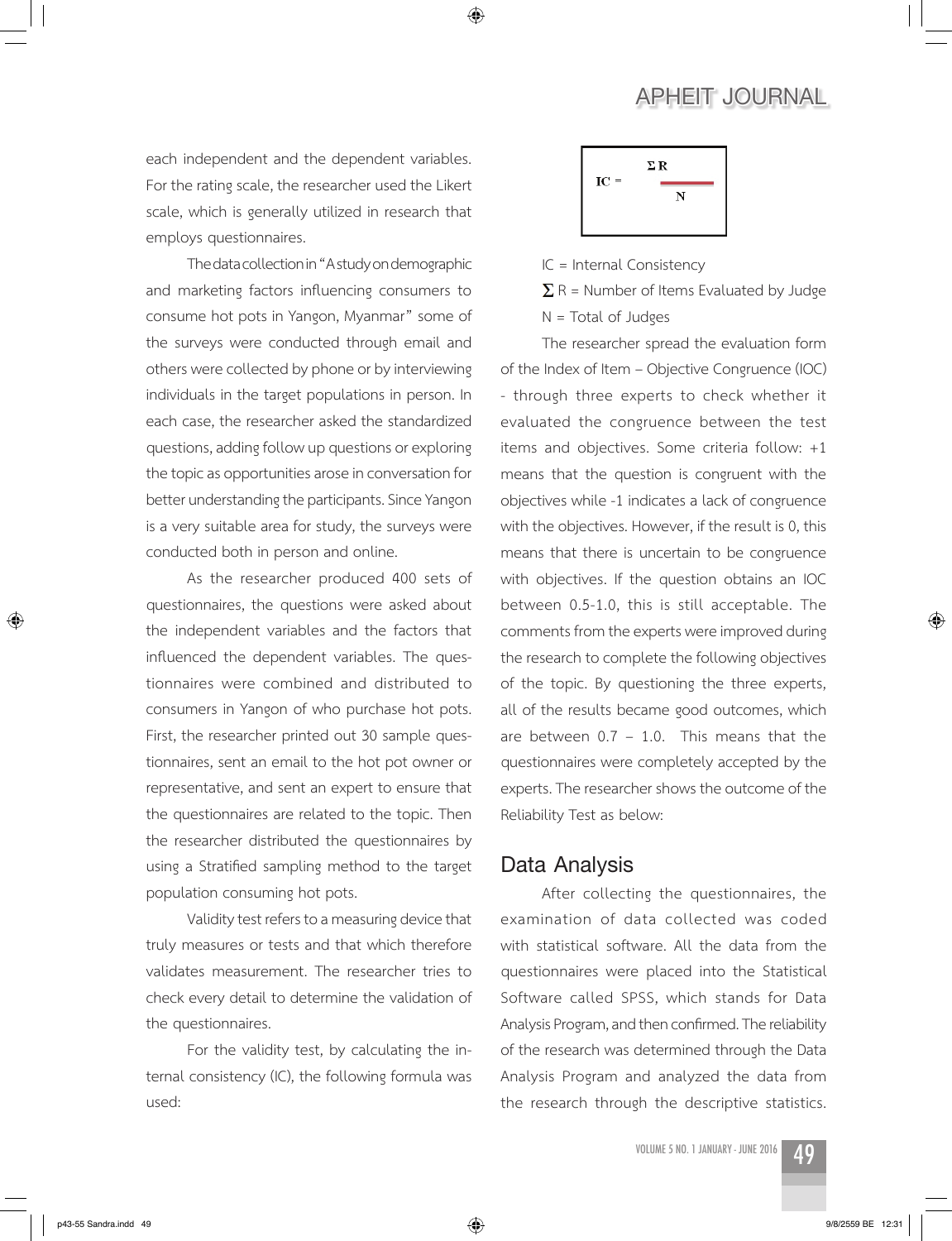| Questions                                                                 | Cronbach's Alpha If |
|---------------------------------------------------------------------------|---------------------|
|                                                                           | Item Deleted        |
| 1. The broth taste is important for you.                                  | .855                |
| 2. The broth is also available for vegetarians.                           | .857                |
| 3. The meats are fresh.                                                   | .852                |
| 4. The vegetables are fresh.                                              | .855                |
| 5. The broth is fresh.                                                    | .855                |
| 6. Less than 15,000 Kyats per person is cheap for consuming hot pot.      | .856                |
| 7. If the taste is good, then it is worth to pay 15,000 Kyats per person. | .858                |
| 8. The restaurant offers a special discount for students.                 | .849                |
| 9 .The restaurant gives special price for the elderly people who are      | .848                |
| more than 65 years old.                                                   |                     |
| 10. The restaurant is easy to access by car.                              | .855                |
| 11. The restaurant is located in the downtown area.                       | .857                |
| 12. The restaurant is near a bus stop.                                    | .854                |
| 13. The restaurant is located in a shopping mall.                         | .854                |
| 14. The restaurant has convenient parking lots.                           | .850                |
| 15. The restaurant offers a membership discount.                          | .851                |
| 16. The restaurant is advertised in radio or TV.                          | .853                |
| 17. The restaurant is endorsement by celebrities.                         | .852                |
| 18. The restaurant gives monthly promotion for everyone.                  | .854                |
| 19. Employees are polite to the customers.                                | .850                |
| 20. The restaurant has skilled employees to serve the customers.          | .848                |
| 21. Employees give good service to the customers.                         | .848                |
| 22. The restaurant supports fast services to the customers.               | .852                |
| 23. The restaurant supports fast track order taking from the customers.   | .856                |
| 24. The restaurant supports a fully computerized system for the           | .848                |
| whole process.                                                            |                     |
| 25. The restaurant provides good hospitality to the customers.            | .852                |
| 26. The restaurant has a nice interior decoration.                        | .852                |
| 27. The restaurant has good facilities (e.g, Parking lot or valet,        | .850                |
| escort to the tables, restricted smoking area, etc).                      |                     |
| 28. The restaurant has a relaxed environment.                             | .854                |
| 29. The restaurant area is clean.                                         | .857                |
| 30. The restaurant is open-aired.                                         | .853                |
| 31. The restaurant has an air condition facility.                         | .852                |
| 32 .Age factors have an influence upon the decision of consumers          | .868                |
| to consume hot pots in Yangon.                                            |                     |
| 33. Gender factors have an influence upon the decision of consumers       | .857                |
| to consume hot pots in Yangon.                                            |                     |

 $\bigoplus$ 



50 ASSOCIATION OF PRIVATE HIGHER EDUCATIONS INSTITUTIONS OF THAILAND UNDER THE PATRONAGE OF HER ROYAL HIGHNESS PRINCESS MAHA CHAKRI SIRINDHORN

 $\bigoplus$ 

**BO** 

p43-55 Sandra.indd 50 9/8/2559 BE 12:31

 $\overline{\phantom{a}}$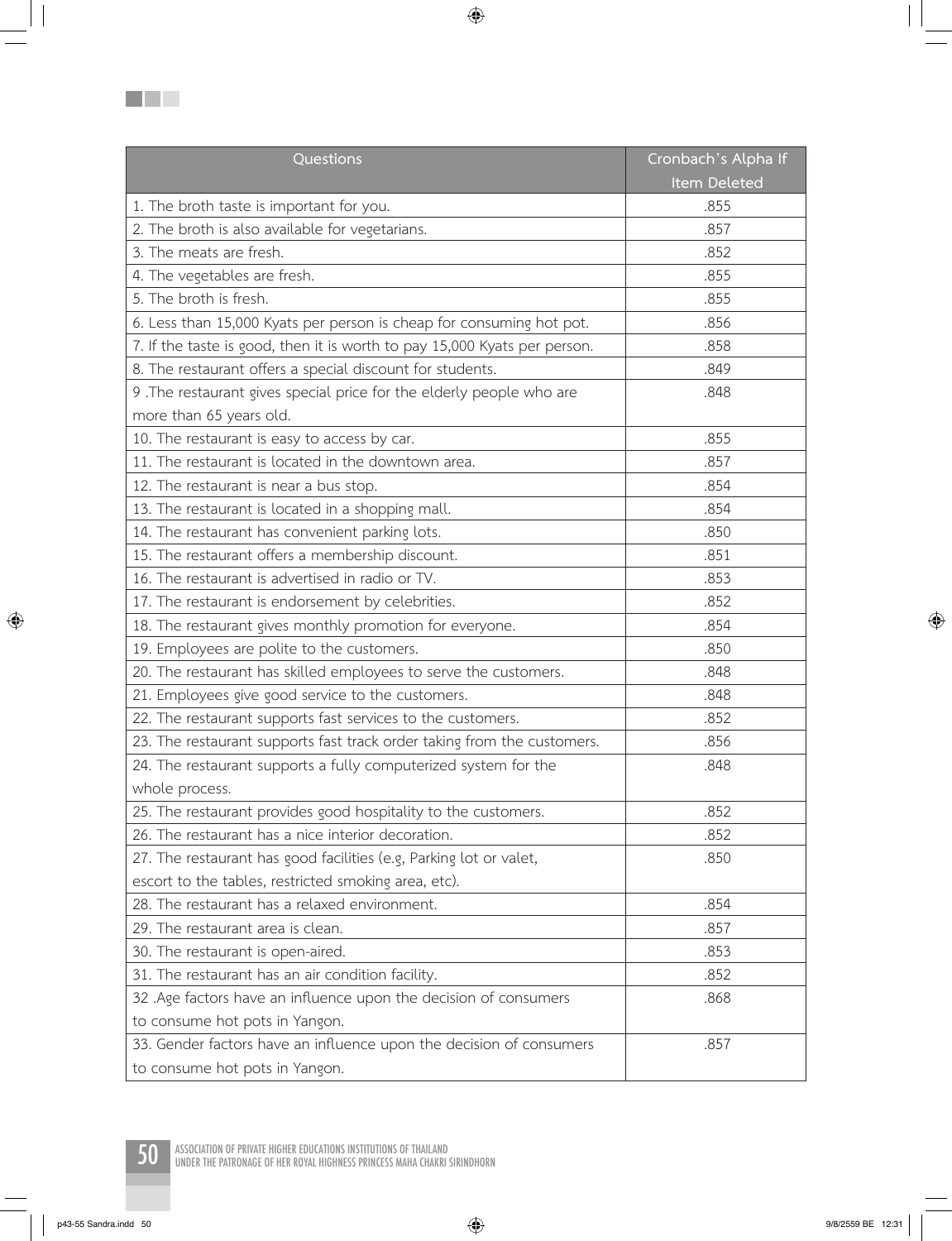| Questions                                                              | Cronbach's Alpha If<br><b>Item Deleted</b> |
|------------------------------------------------------------------------|--------------------------------------------|
| 34. Income levels factors have an influence upon the decision of       | .854                                       |
| consumers to consume hot pots in Yangon.                               |                                            |
| 35 .Size of household has an influence upon the decision of consumers  | .854                                       |
| to consume hot pots in Yangon.                                         |                                            |
| 36. Product factors have an influence upon the decision of consumers   | .856                                       |
| to consume hot pots in Yangon.                                         |                                            |
| 37. Price factors have an influence upon the decision of consumers     | .855                                       |
| to consume hot pots in Yangon.                                         |                                            |
| 38 .Location has an influence upon the decision of consumers to        | .854                                       |
| consume hot pots in Yangon.                                            |                                            |
| 39. Promotion factors have an influence upon the decision of           | .854                                       |
| consumers to consume hot pots in Yangon.                               |                                            |
| 40. Employee performance has an influence upon the decision of         | .857                                       |
| consumers to consume hot pots in Yangon.                               |                                            |
| 41. Quality of service has an influence upon the decision of consumers | .855                                       |
| to consume hot pots in Yangon.                                         |                                            |
| 42. Physical environmental factors have an influence upon the decision | .855                                       |
| of consumers to consume hot pots in Yangon.                            |                                            |

◈

The researcher used four types of statistics:

1) Rating scale and mean

2) Standard Deviation

3) T-test (Independent-Sample) with statistical significant level of 0.05. It is used to compare between two groups of data and

4) Multiple Regression respectively.

For the rating scale, the researcher used the Likert scale, which is generally utilized in research that employs questionnaires. Mean is used as the measure of central edition either of probability distribution or of the random variation belonging to that distribution. Standard deviation is the allowance of the amount of variation used to quantify a set of data values to use as one of the statistics in the research. All of these statistics are commonly used. However, the dependent sample of t test is used by the comparing of two variables in one set of cases or observations. The researcher also uses the correlation coefficient to measure the linear association between two variables. Multiple regression is a simple linear regression that is used when anticipating the amount of a variable dependent on the value of two or more other variables. The variable that the researcher wants to predict is called the dependent variable and is used to predict the value of dependent variables, which are called independent variables.

## **Conclusion**

The three objectives of this study were to identify the demographic and marketing factors influencing the decisions of consumers to consume hot pots in Yangon, Myanmar; to analyze and study the important level of demographic and marketing

 $\bigcirc$ 

↔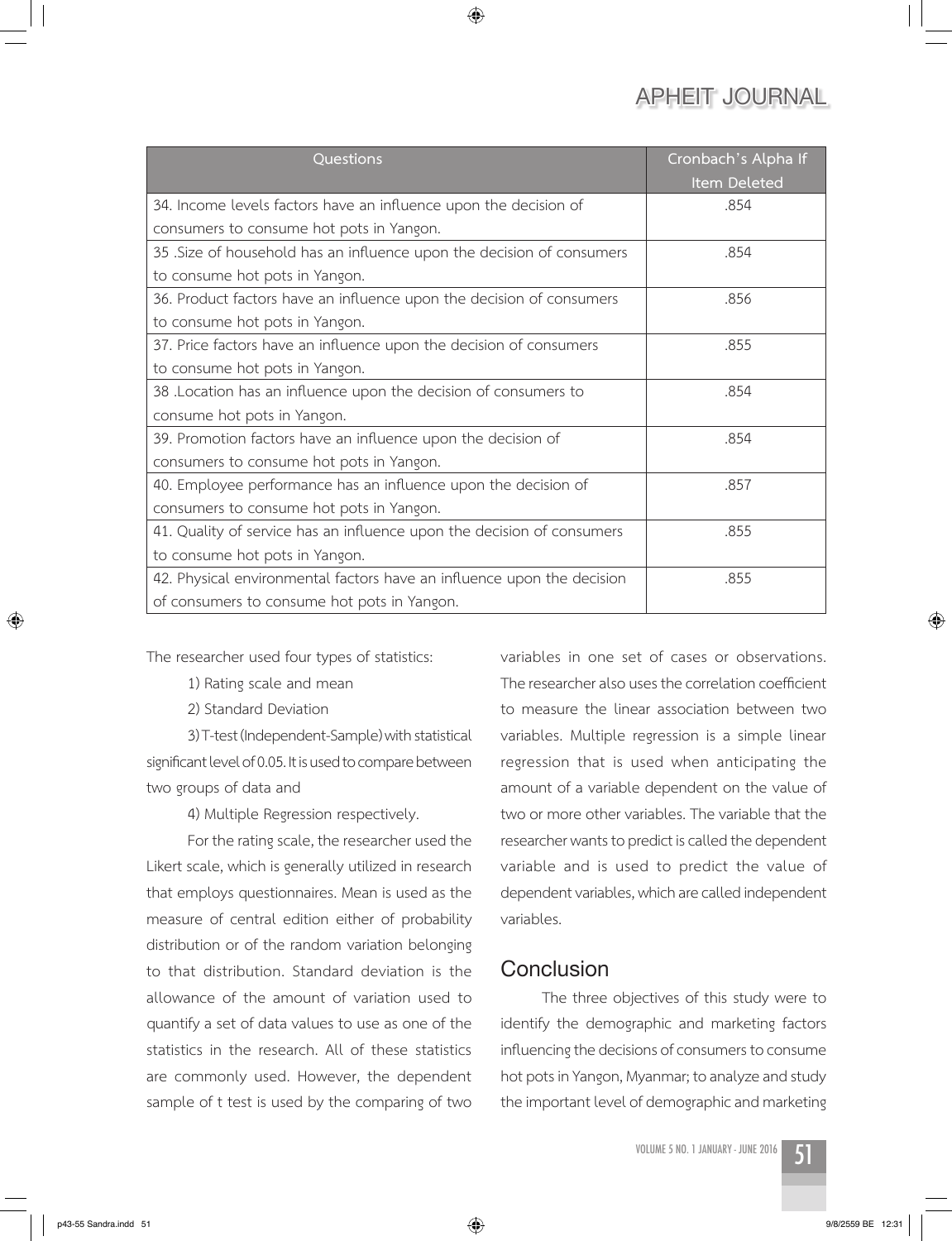factors influencing the decisions of consumers to consume hot pots in Yangon, Myanmar; and to provide recommendations to investors wishing to invest in hot pot restaurants in Yangon, Myanmar.

<u>Filmer</u>

The study concentrates on consumers consuming hot pots in Yangon and is not generalized to other business fields. As the research was conducted during a specific time of period, it cannot be generalized for all time. The results from this study can guide and help in building a successful organization. On the other hand, the conceptual framework is designed based on research of that topic and includes dependent and independent variables. Therefore, the hypotheses have also been tested.

There are also many variables that involve making meaningful predictions. Dependent variables refer to what will be measured that will be affected during the research. One of the important variables of consumers' decision making is age because it can help to create better understanding how to maintain consumers' satisfaction and high quality across the lifespan. Despite it, it's good to know how to develop a better way of serving existing consumers; because of research on ageing, consumers decision making have been nearly bound to it.

Hot pot is consumed mostly in Asia in its various styles. In China, most of the people like their hot pots spicy but other countries offer different tastes including hot and spicy, tom yum, chicken broth and so on. In Yangon, people especially like to eat hot pots in the winter season since Yangon has three seasons of summer, rainy, and winter.

Researcher asked individual groups of people the standardized questions, following up with questions or exploring the topics that arose to better understanding the participants. The data was collected from hot pot consumers in Yangon, Myanmar. As the researcher produced 400 sets of questionnaires, the questions were asked about independent variables and factors that influenced the dependent variables.

In conclusion, the results from the research finding, researcher highly recommends that there must be highly opportunities to get profit from opening a new hot pot restaurant in Yangon. The consequences of the hypotheses results on demographics are accepted except for marital status. Multiple regression is used as to conjecture the dependent variable from the assessment of two or more independent variables.The results of the table show the multiple regression analysis influencing promotion factors of consumers to purchase hot pots in Yangon, Myanmar. Result found a Correlation of coefficient (r), and Adjusted R Square () to explain the price factor of consuming hot pot in Yangon, Myanmar. On the other hand, F-statistics, Sig. =  $0.000 < 0.05$ , was significant at the 0.05 level. Durbin-Watson also found out that greater than 1.5 has no Auto correction between variables except "Place" factor.

#### **Recommendation**

A number of recommended topics on further research might be constructed. There are many areas where the information data has lapsed in the literature review. Curiously there is a lack of factual studies of any type in the research and these have been recommended for further research. For future research, the researcher will attempt to utilize qualitative methods, which will not only help the researcher to clarify of how to control the quality of products, but will also

ASSOCIATION OF PRIVATE HIGHER EDUCATIONS INSTITUTIONS OF THAILAND<br>UNDER THE PATRONAGE OF HER ROYAL HIGHNESS PRINCESS MAHA CHAKRI SIRINDHORN

p43-55 Sandra.indd 52 9/8/2559 BE 12:31

⊕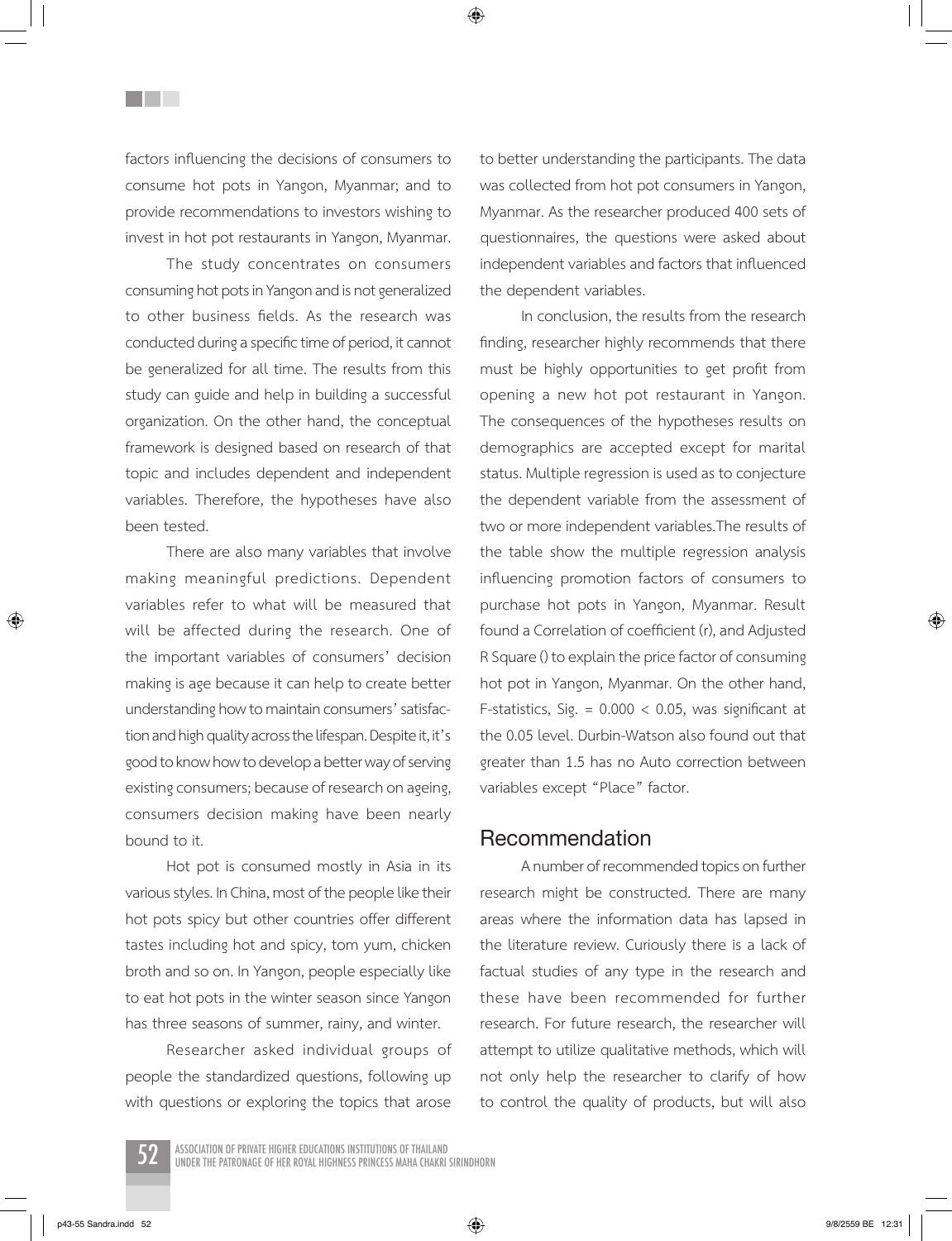understand the disadvantages of ignoring the service quality of a restaurant.

◈

Quality control is the most important element for a restaurant. Once the restaurant has a name, a lack of control of the quality of a product can lead to spoiling the restaurant's name. For a hot pot restaurant, broth taste is more important than any other factor and yet most restaurants cannot control the quality of their broth. It is said that the broth taste is the main root for a hot pot restaurant; if the taste is acceptable for everyone, it not only can attract new customers but can also ensure the loyalty of existing customers.

At the same time, if the consumers' start lacking trust in quality, then word of mouth will affect the growth of new customers. Because of this, quality control of a product is the most important activity for the restaurant. Similarly, as senior people in the restaurant business say, "if the employees kill you, your name will be dead forever." True to this statement, every restaurant has a manager who has to take responsibility for the whole process of management such as the employees' behaviors, the food's taste, and the service provided. In a restaurant, the manager is fully authorized to tell everything to the employees, and that manager must be a person who always follows the rules or disciplines of a restaurant. The consequence of not doing this is that the restaurant will never be famous and will never make a name within the Food and Beverage industry.

The researcher suggests that future researchers concentrate on the qualitative method on hot pot restaurant's service behaviors and quality control. Doing that will also help build understanding for future investors about how hot

pot restaurants should be controlled with regard to service quality, employees' behaviors on consumers, and how to maintain the restaurant's name. As marketer, it is sure that predictions can be made about the outcome of consumer purchases of hot pots in Yangon. Research can also help determine how to run the business well if we open a new hot pot restaurant in Yangon. However, if you want your restaurant to be famous then there might be some unique tastes to show off to customers to get more attention.

Finally, the researcher would like to suggest that future investors of hot pot restaurants ensure control not only over the quality of service but also over the product quality. Doing so will enable the restaurant to attain profit compared to others. The main target competitor is the Shwe Kaung hot pot restaurant. If we can provide more services and a quality of food with different tastes of broth, there is no doubt that success could be achieved. The last thing is "luck;" if you have luck in the things you do; you will be more likely to be accomplished one day.

#### **Acknowledgement**

Foremost, I would like to thank my advisor Dr. Donn Pjongluck for his full support, patience, motivation, enthusiasm, and guidance throughout the writing of this thesis and for his invaluable suggestions and assistance in keeping my progress on schedule. I could not imagine having a better advisor and mentor for my study.

Special thanks to Dr. Therese M. Madden, Associate Professor/Human Services Program Director from Notre Dame de Namur University, California helps me to edit my Thesis till satisfied.

I am also grateful the rest of the professors



⊕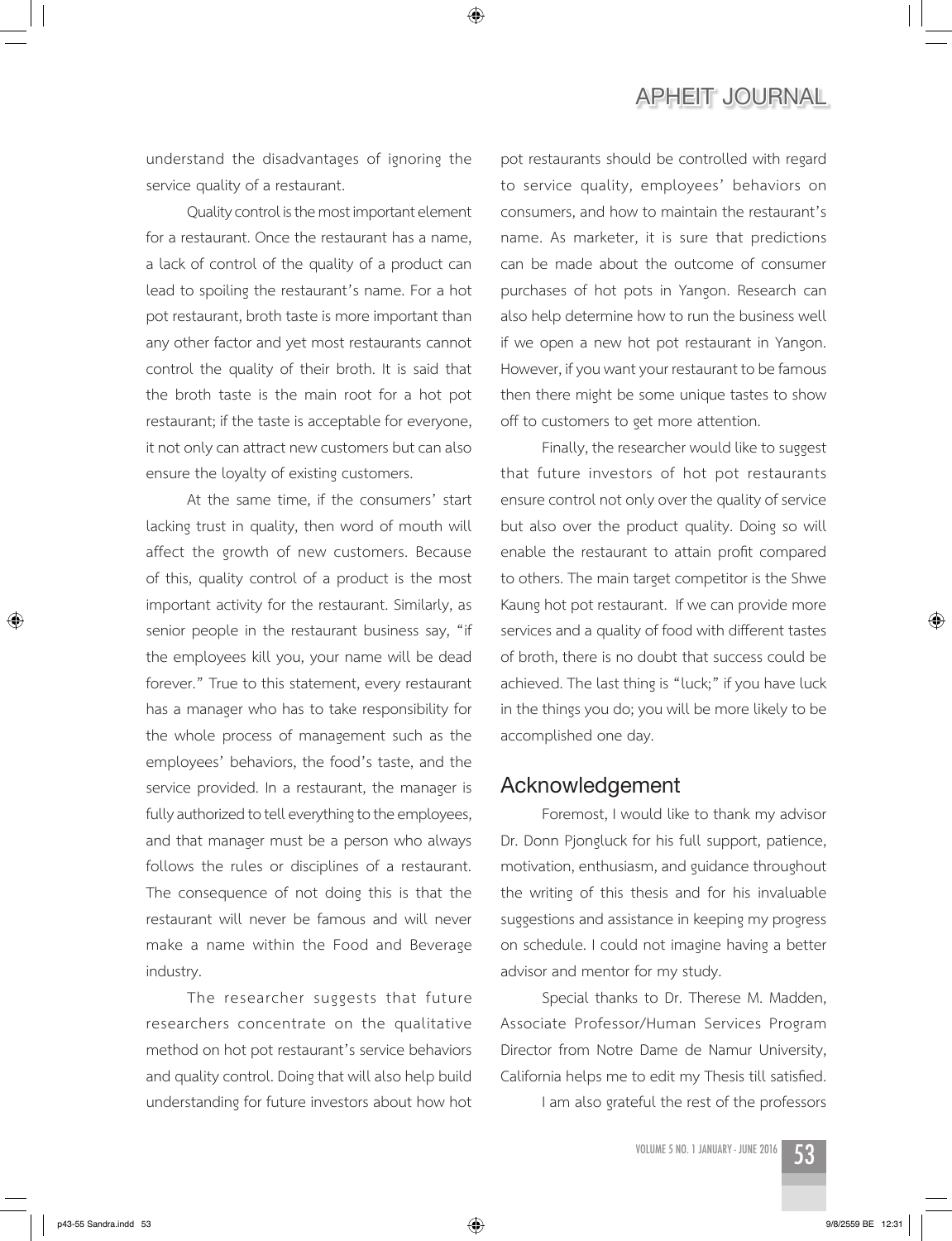at Stamford International University. Dr. Franco, Dr. Ronald and Dr. Martin provided invaluable suggestions and guidance in the completion of my thesis.

In addition, this dissertation would not have been possible without the support of my family and friends during the entire practical. I especially thank my parents, who have fully supported me to study my M.B.A overseas with no regrets and giving me their full trust.

Lastly, I would like to thank all of the participants for cooperating in my survey. I am also grateful to Ms. Pyone Pyone Lwin and Ms. Yamin Oo, who help me with suggestions and pointed out the mistaken of my original questionnaire.

## **References**

⊕

**Title** 

1) Arthur, L. (2013, January 30). **Five Essential Factors To Consider Before You.** http://www.investopedia. com/articles/trading/09/what-factors-create-trends.aspAllocate Marketing Spend. Forbes.

◈

- 2) Anderson, B. (2002). **The three secrets of wise decision making** (p. 259). Portland: Single Reef Press.
- 3) Bray, J. (2008). **Consumer Behavior Theory (p.33).** UK: Bournemouth University.
- 4) Canning, D. (2011). **The Causes and Consequences of the Demographic Transition** (p.21). Boston: Harvard school of public health.
- 5) Demographic factors to consider. (2013, June 26). Retrieved February 23, 2015, from
- 6) https://www.boundless.com/communications/tetbooks/boundless-communications-textbook/ analyzing-your-audience-7/demographic-factors-to-consider-38/age-164-4207/
- 7) Goi, C. (2009). **A Review of Marketing Mix: 4Ps or More? International** Journal of Marketing Studies, 1(1)m 15-15 8) Glenn B. Voss, Zannie Giraud Voss (2008) **Competitive Density and the Customer Acquisition-Retention Trade-Off.** Journal of Marketing: November 2008, Vol. 72, No. 6, pp. 3-18.
- 9) Hot Pot Wikipedia. (n.d.). Retrieved November 28, 2015, from https://en.wikipedia.org/wiki/Hot\_pot
- 10) Johg W.Norder, John W. Carroll, **Applied Geospatial Perspectives on the Rock Art of the Lake of the Woods Region of Ontario, Canada, International** Journal of Applied Geospatial Research, v.2 n.4, p. 77-92, October 2011
- 11) KOTLER, P., & KELLER, K. (2012). **Marketing Management** (14th ed., Vol.E, p.812). New Jersey: Prentice Hall Mitchell, C. (2009, February 16). 4 Factor Retrieved February 22, 2015, from That Shape Market Trends.
- 12) Moorman, C., Deshpande', R., & Zaltman, G. (2009). **Factors affecting trust in market research relationship.** Journal of Marketing, 57(00222429), 81-101.
- 13) Myanmar Pocket Guide. (n.d). Retrieved June 18, 2015, from http://myanmarpocketguide.com/restaurants/
- 14) Marquis, C. (n.d). **Successful Chinese Hot Pot Chain Stumbles In U.S. Expansion.** Retrieved February 23, 2015, from http://www.forbes.com/sites/christophermarquis/2014/01/22/successful-chinese-hotpot-chain-stumbles-in-us-expansion/